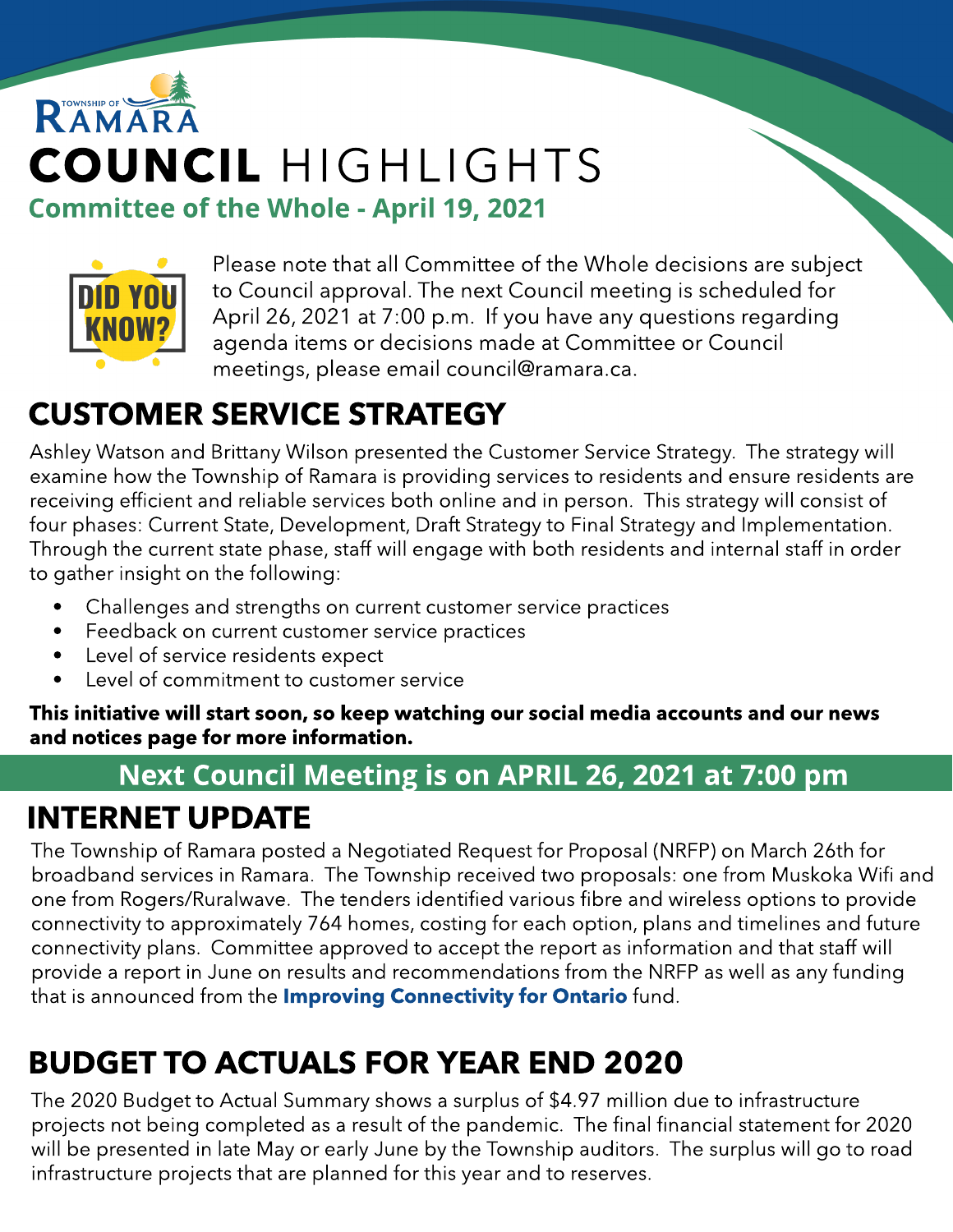## COMMUNITY CENTRE UPDATE

Committee approved to close indoor community centre facilities until January 2022 or until Provincial Orders allow for review.

## CITY OF ORILLIA GROWTH PLAN

The City of Orillia Council adopted a motion on March 29, 2021 to send a copy of their report [DSE-21-09](https://orillia.civicweb.net/filepro/documents/250149?preview=255482) regarding the process to implement A Place to Grow: Growth Plan for the Greater Golden Horseshoe. Committee approved to allow the Township of Ramara to reach out to the Province in order to be included in any discussions on land expansion for the City of Orillia.

### **[Click](https://www.simcoe.ca/dpt/ccd/newsletters) [here](https://www.simcoe.ca/dpt/ccd/newsletters) [for](https://www.simcoe.ca/dpt/ccd/newsletters) [Count](https://www.simcoe.ca/dpt/ccd/newsletters)y [Council](https://www.simcoe.ca/dpt/ccd/newsletters) [Highlight](https://www.simcoe.ca/dpt/ccd/newsletters)s**

## WATERFRONT STRATEGY

Jon Popple, Manager of Community Standards, presented the Waterfront and Parking Strategy.

Overall, Committee approved the following:

- 1. To not participate in the City of Orillia's parking and boat launch program.
- 2. Implement **parking pass only** parking for designated parking lots and designated areas on Ramara roads. The parking passes will be for **residents only** and will be in place for the summer of 2021.
- 3. Kiteboarding Bylaw will be forwarded to the next Council meeting and would permit kiteboarding at Lagoon City Public Park and Beach from June 1st to September 30th. The bylaw would incorporate specific zones of the park designated for the rigging and access/exit points for Lake Simcoe, and specific zones dedicated for use of park/beach.
- 4. That we implement a Phased Closure Policy and start in Phase two that advises that all waterfront amenities, parks and beaches are open for residents with parking lots, on street parking and waterfront zones posted as Resident Parking Passes Only.
- 5. Specifically, at each Waterfront Access, Committee approved specific regulations that encompass the following:
	- a. Implementation of Permit Parking for designated parking spaces and designated on the street parking with signs that outline rules, regulations and parking restrictions.
	- b. Installation of permanent entrance barriers with COVID-19 signs to facilitate quick closures or restricted use of the parking lots.
	- c. Installation of stone barricades to define parking lot and green space at designated locations.
	- d. Installation of portable washrooms and waste receptacles for the summer season at designated locations.
	- e. At boat launch locations, parking will be restricted at the boat launch to facilitate the launching and removal of boats or any other motorized or non-motorized watercraft with 15 minutes loading/unloading zones.
	- f. Make the option available for both Rama First Nation and Severn Township to access the Permit Parking Pass program.

More information on the waterfront strategy and the Township's new parking pass program will be updated on the website after Monday, April 26th's Council meeting.

### **[Click](https://ramara.civicweb.net/portal/) [here](https://ramara.civicweb.net/portal/) [for](https://ramara.civicweb.net/portal/) [full](https://ramara.civicweb.net/portal/) [Council](https://ramara.civicweb.net/portal/) [Agenda](https://ramara.civicweb.net/portal/) [and](https://ramara.civicweb.net/portal/) [Minut](https://ramara.civicweb.net/portal/)es**